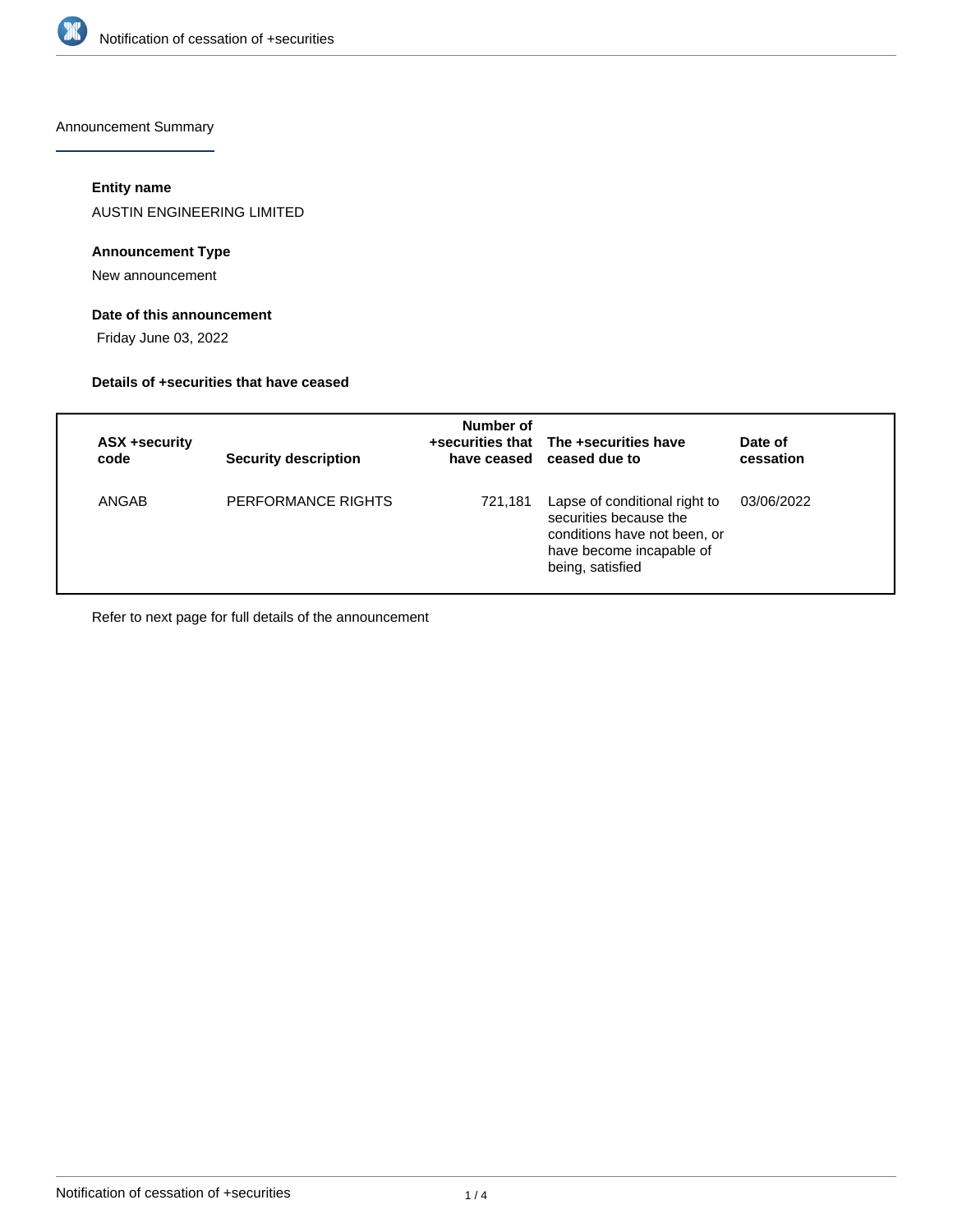

Part 1 - Announcement Details

## **1.1 Name of +Entity**

AUSTIN ENGINEERING LIMITED

We (the entity named above) provide the following information about our issued capital.

**1.2 Registered Number Type** ABN

**Registration Number** 60078480136

**1.3 ASX issuer code** ANG

**1.4 The announcement is** New announcement

# **1.5 Date of this announcement**

3/6/2022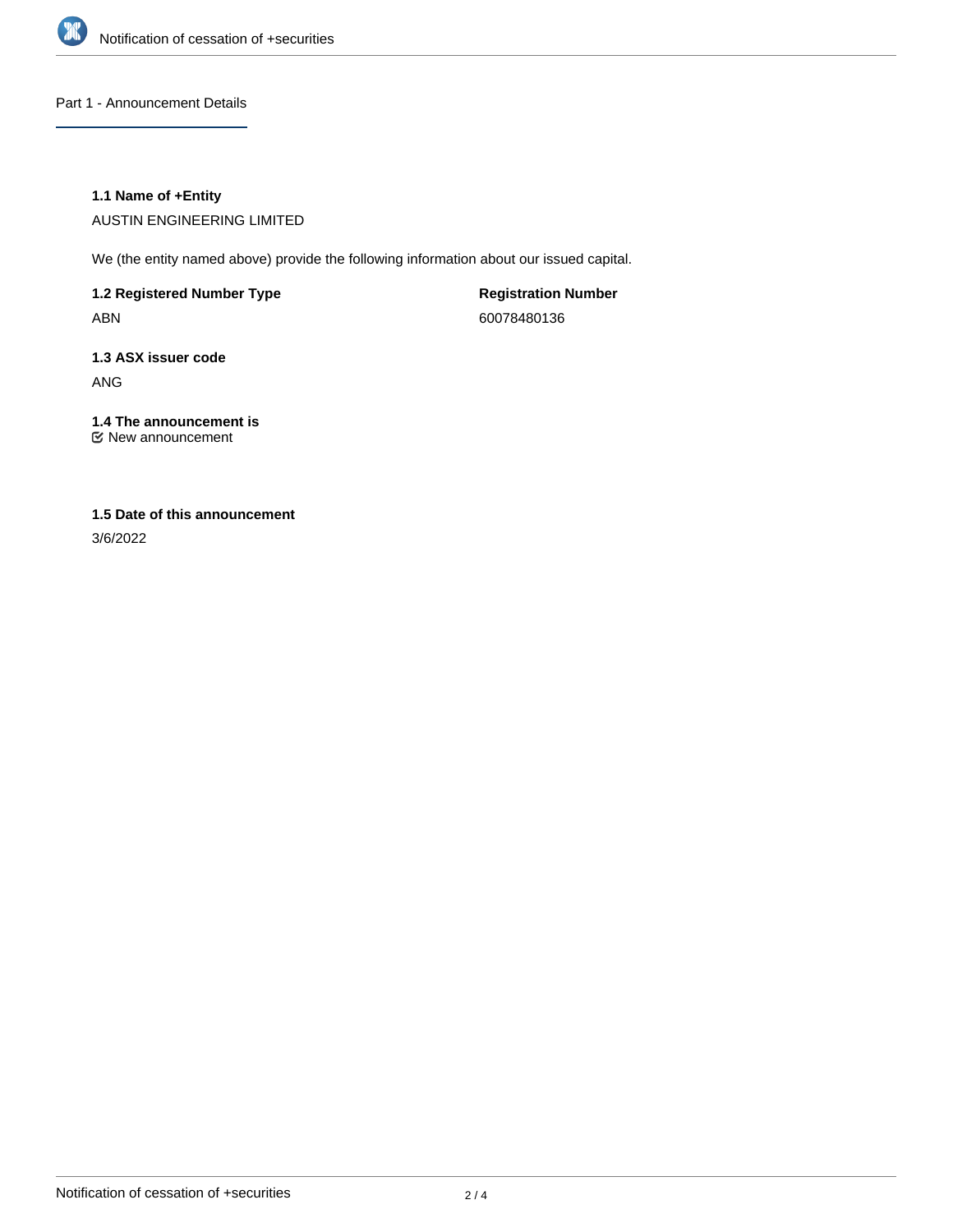

#### Part 2 - Details of +equity securities or +debt securities that have ceased

## **ASX +Security Code and Description**

ANGAB : PERFORMANCE RIGHTS

## **Unquoted +equity securities that have ceased**

**Number of securities that have ceased**

721,181

3/6/2022

#### **Reason for cessation**

Lapse of conditional right to securities because the conditions have not been, or have become incapable of being, satisfied

**Is the entity paying any consideration for the cessation?** No

**Any other information the entity wishes to notify to ASX about the cessation?**